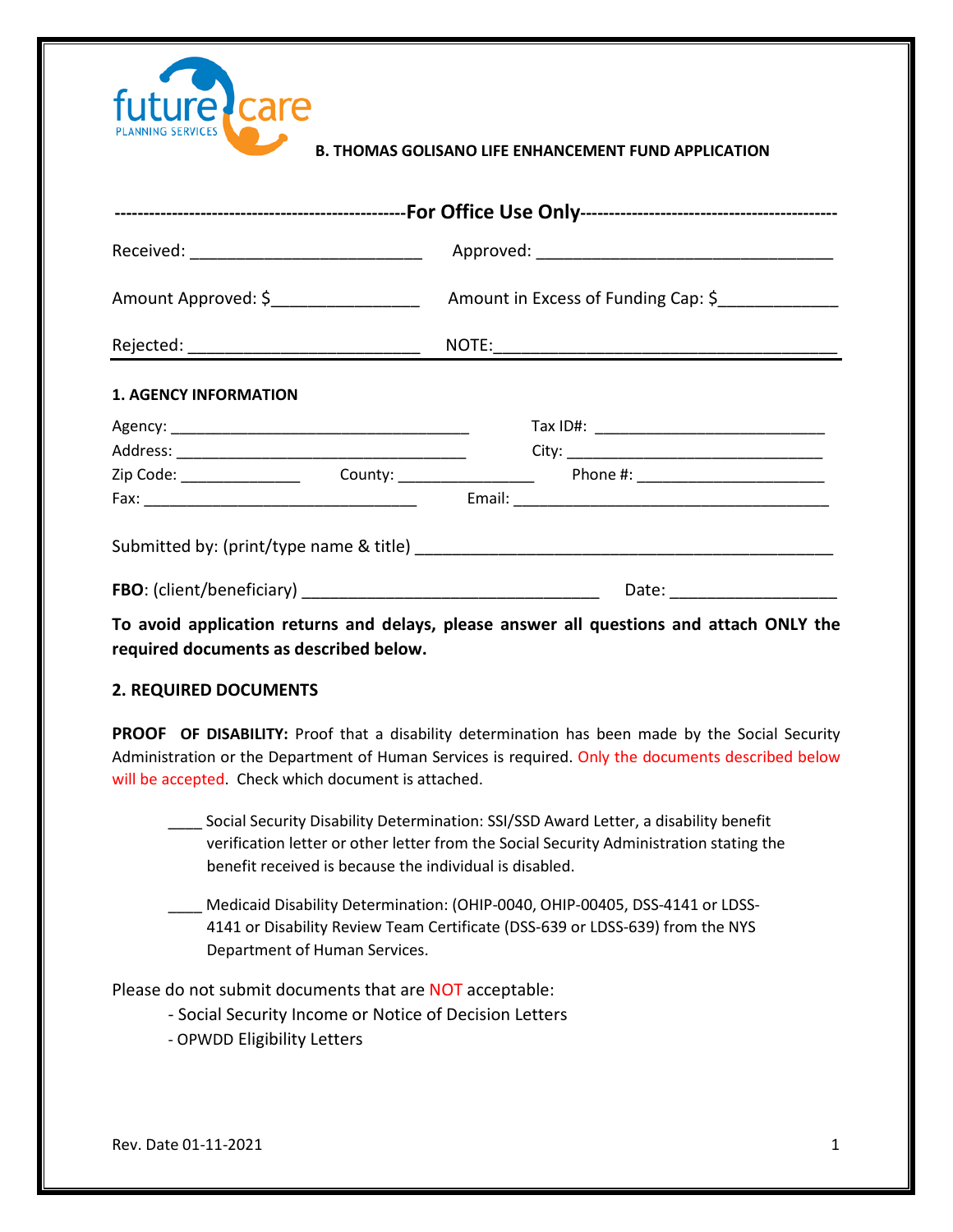

#### **3. BENEFICIARY INFORMATION**

|                                                                                                                                                  |                                 | D.O.B.                                  | Age: ______________                                                                         |
|--------------------------------------------------------------------------------------------------------------------------------------------------|---------------------------------|-----------------------------------------|---------------------------------------------------------------------------------------------|
|                                                                                                                                                  |                                 |                                         | Zip code: _______                                                                           |
| County: _________________                                                                                                                        |                                 | Phone #: ______________________         |                                                                                             |
|                                                                                                                                                  |                                 | <b>Type of Disability</b>               |                                                                                             |
| ____ Autism                                                                                                                                      | Intellectual/developmental      |                                         | _____ Physical                                                                              |
| Cerebral Palsy                                                                                                                                   |                                 | Mental health<br>Traumatic brain injury |                                                                                             |
| ____ Epilepsy                                                                                                                                    | ___ Neurological impairment     |                                         |                                                                                             |
| If "yes", please provide the Trust information and explain why it is not used for this request.                                                  |                                 |                                         |                                                                                             |
| Additional Beneficiary Information: (Optional)                                                                                                   |                                 |                                         |                                                                                             |
|                                                                                                                                                  |                                 |                                         |                                                                                             |
| Gender: M_______, F______, T_______                                                                                                              |                                 |                                         |                                                                                             |
|                                                                                                                                                  |                                 |                                         |                                                                                             |
| NOTE: Protection plans and warrantees are not covered.<br>Briefly describe how the requested items/services will enhance the Beneficiary's life. |                                 |                                         |                                                                                             |
| <b>PROOF OF PURCHASE PRICE:</b> Check which document is attached                                                                                 |                                 |                                         |                                                                                             |
|                                                                                                                                                  |                                 |                                         | invoice/quote ______ training receipt ______ online printout _____ Other __________________ |
|                                                                                                                                                  | (Add tax and S&H if applicable) |                                         | <b>TOTAL COST</b> : This dollar amount must match the purchase price document  \$           |
| Rev. Date 01-11-2021                                                                                                                             |                                 |                                         | 2                                                                                           |